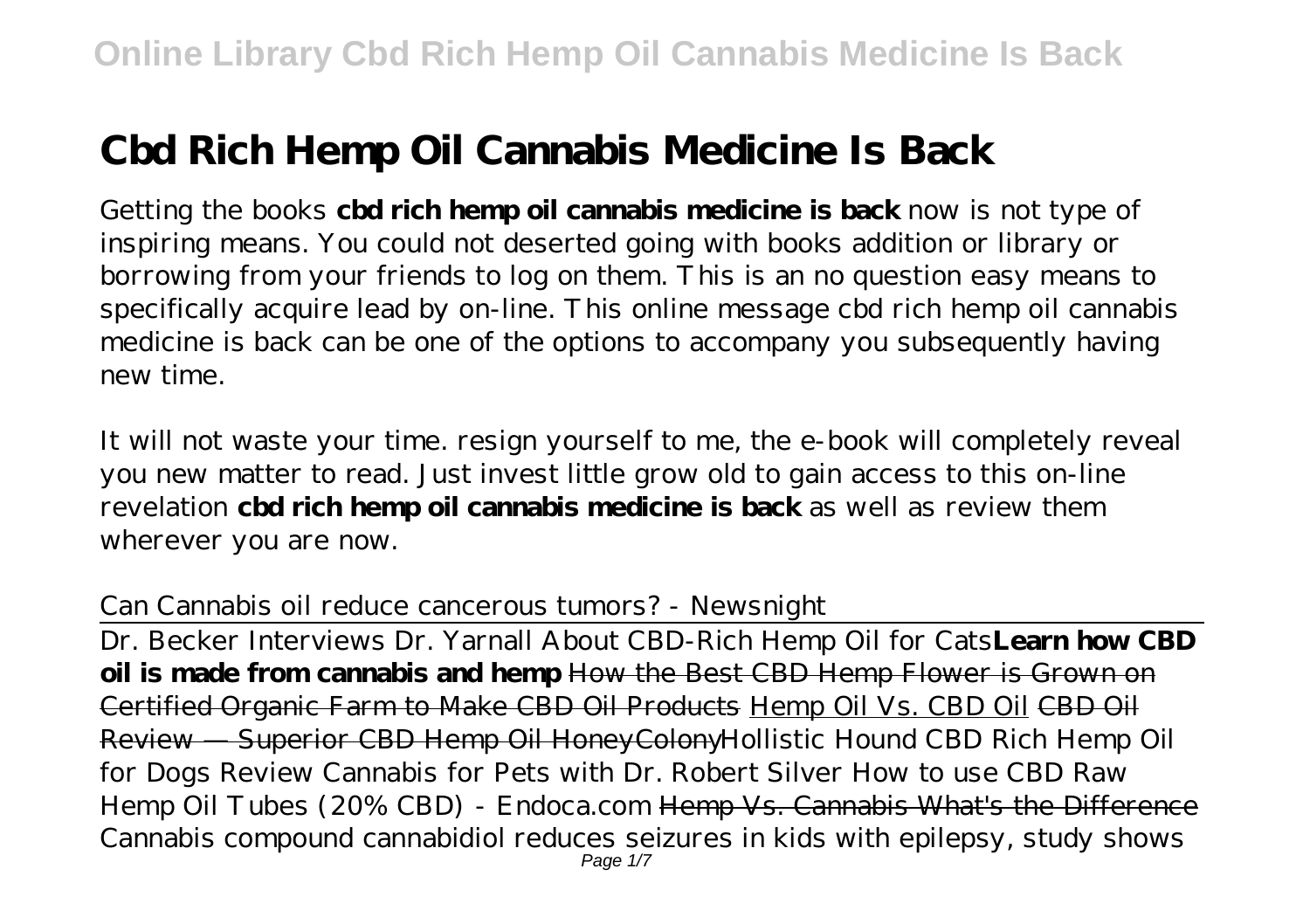How to use CBD Hemp Oil Drops (3% CBD) - Endoca.com Full Spectrum Hemp Oil vs CBD oil + mini caretaker yoga vlog 10 Steps to Starting a CBD Business | CBD Entrepreneur I Used CBD Oil For Three Weeks. This Is How My Body Reacted. How To Use CBD Hemp Oil | Ancient Nutrition My Hemp Farming Story - How to start a profitable CBD hemp farm in 2020 *CBD (Cannabis) Infused - Luxury Body Butter* 

- DIY Lotion MakERE-Rich Hemp Oil - The Guide for Cannabis Medicine Drying Hemp and Making CBD Oil How To Get RICH From Cannabis What is The Difference Between CBD Oil and Hemp Oil **CBD Oil: How To Make Cannabis Oil at Home - Easily!** How to Make Cannabis Infused Drinks **Cbd Rich Hemp Oil Cannabis** However, while THC produces a "high" in the user, CBD does not. And now legal CBD-rich hemp oil is available over-the-counter in all 50 states, without a prescription. It was discovered that the Hemp Family of plants (cannabis, marijuana) is loaded with cannabinoids that stimulate our ECS receptor sites.

#### **CBD-Rich Hemp Oil: Cannabis Medicine is Back: Amazon.co.uk ...**

Buy CBD-Rich Hemp Oil: The Healing Power of Cannabis medicine: How to Extract, Use and Heal with CBD Oil for Better Health by Laura K. Courtney (ISBN: 9781980621447) from Amazon's Book Store. Everyday low prices and free delivery on eligible orders.

#### **CBD-Rich Hemp Oil: The Healing Power of Cannabis medicine ...**

CBD (cannabidiol) is an active substance found in hemp oil. It is perfectly legal and Page 2/7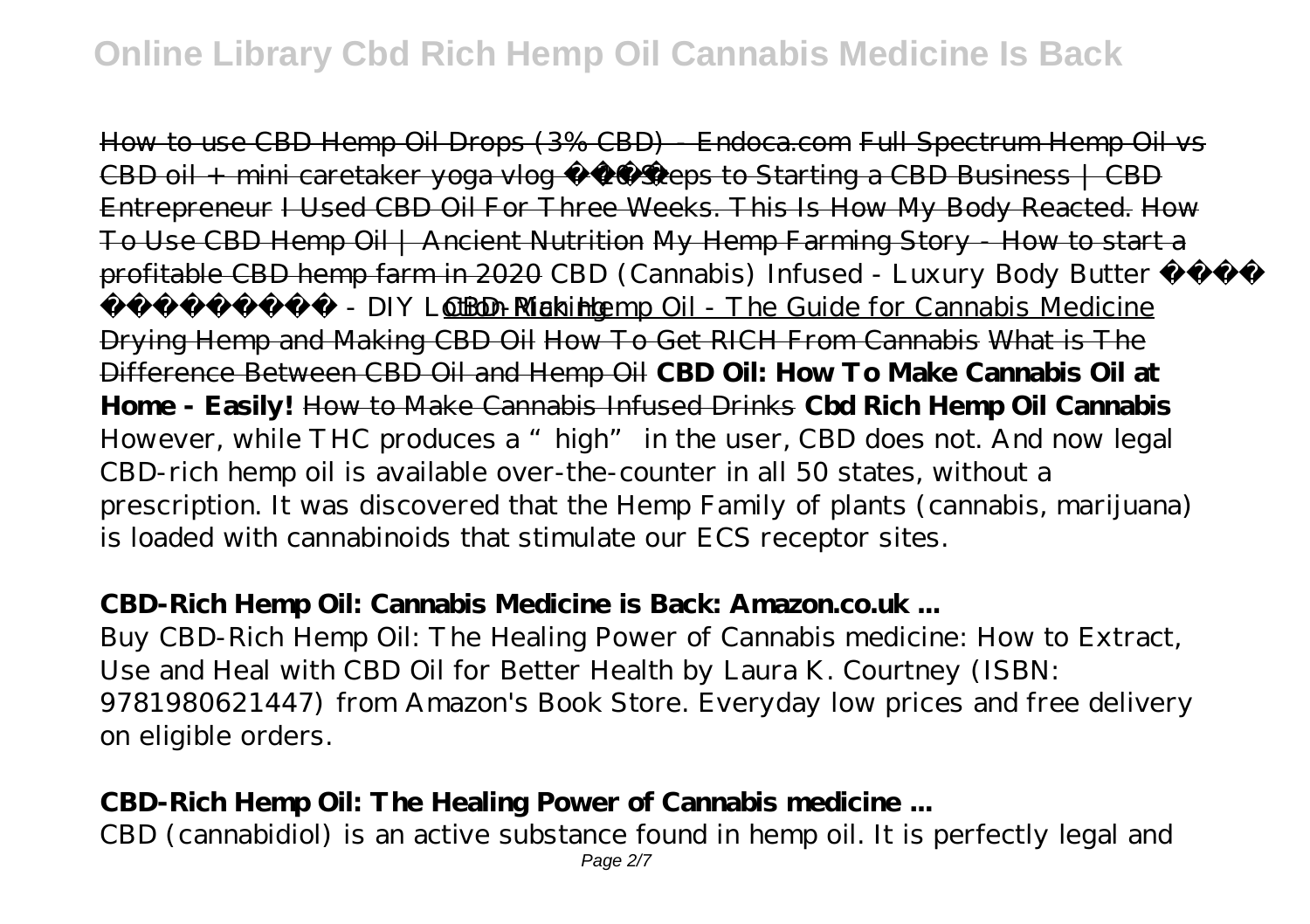safe to use, hemp oral drops has no side effects and is not addictive. We only use our Full Spectrum rich whole plant extract which is extracted from hemp and contains the natural components of terpenes, flavonoids and cannabinoids.

#### **CBD Oil UK Full Spectrum Hemp Oils - Royal Cannabis CBD**

What this means for CBD Oil. Since Hemp and its products are considered to fall into what are termed "hemp finishing products", there are no laws against CBD oil derived from imported industrial Hemp oil. More legal information is posted on our homepage here as well as our detailed FAQ page. We know that there is mounting evidence as to the efficacy of CBD with a host of ailments, but it remains tentatively out of reach for much of the country due to our laws regarding Medicinal Marijuana ...

#### **CBD Oil info: Learn about Cannabis Oil & CBD Rich Hemp oil**

Marijuana or hemp can both be used to extract CBD oil. Recreational-style cannabis strains high in THC levels often have less than one percent CBD. However, many of the hemp strain varieties yield two to three percent CBD.

## **Hemp Seed Oil and CBD Oil: What's the Difference ...**

Even though it might seem that hemp oil and cannabidiol (CBD) oil are the same, it's not quite so. CBD oil is produced from the flowers, stalks & leaves of the hemp plant. These parts of hemp contain a higher concentration of CBD (potentially beneficial compound in the plant). Hemp seed oil is derived from the Cannabis sativa plant's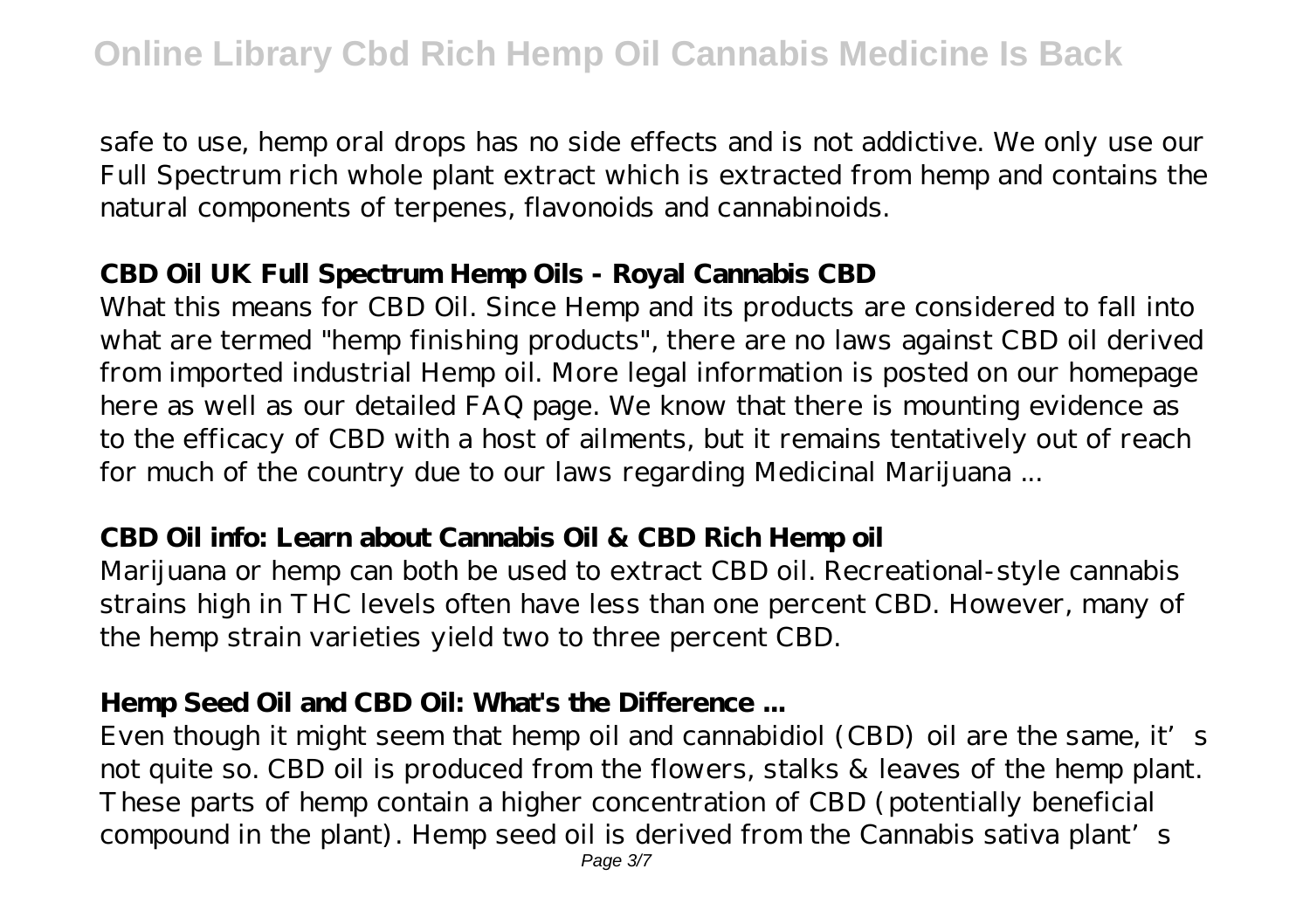seeds.

# **Cannabis Oil | CBD Rich | Meta-Labs**

Hemp oil contains only trace amounts of CBD. It is not present in sufficient quantities to yield any of the benefits that people seek from products where this cannabis substance is the main active ingredient. However, hemp oil does have its own benefits. Studies show that it contains proteins, omega fatty acids, vitamin E, and antiinflammatory properties. Hemp oil's primary use is as a topical product and food supplement. As a result, hemp oil vs CBD oil are two very different products.

#### **Hemp Oil vs. CBD Oil: Differences explained**

CBD is a cannabinoid, a substance which is formed in the leaves and flowers of the hemp plant. CBD is extracted from fibre hemp, a variety of the Cannabis sativa plant species. The CBD in the products we sell is standardised to contain less than 0.05% THC, a level well below the amount considered to result in any psychoactive effect.

## **What is CBD Oil? | Benefits & Uses | Holland & Barrett**

CBD -rich cannabis oil products can be taken sublingually or orally, applied topically, or inhaled with a vape pen. The time of onset and duration of effect vary depending on the method of administration. CBD & Cannabis Dosing There is no single ratio or strain that's right for everyone.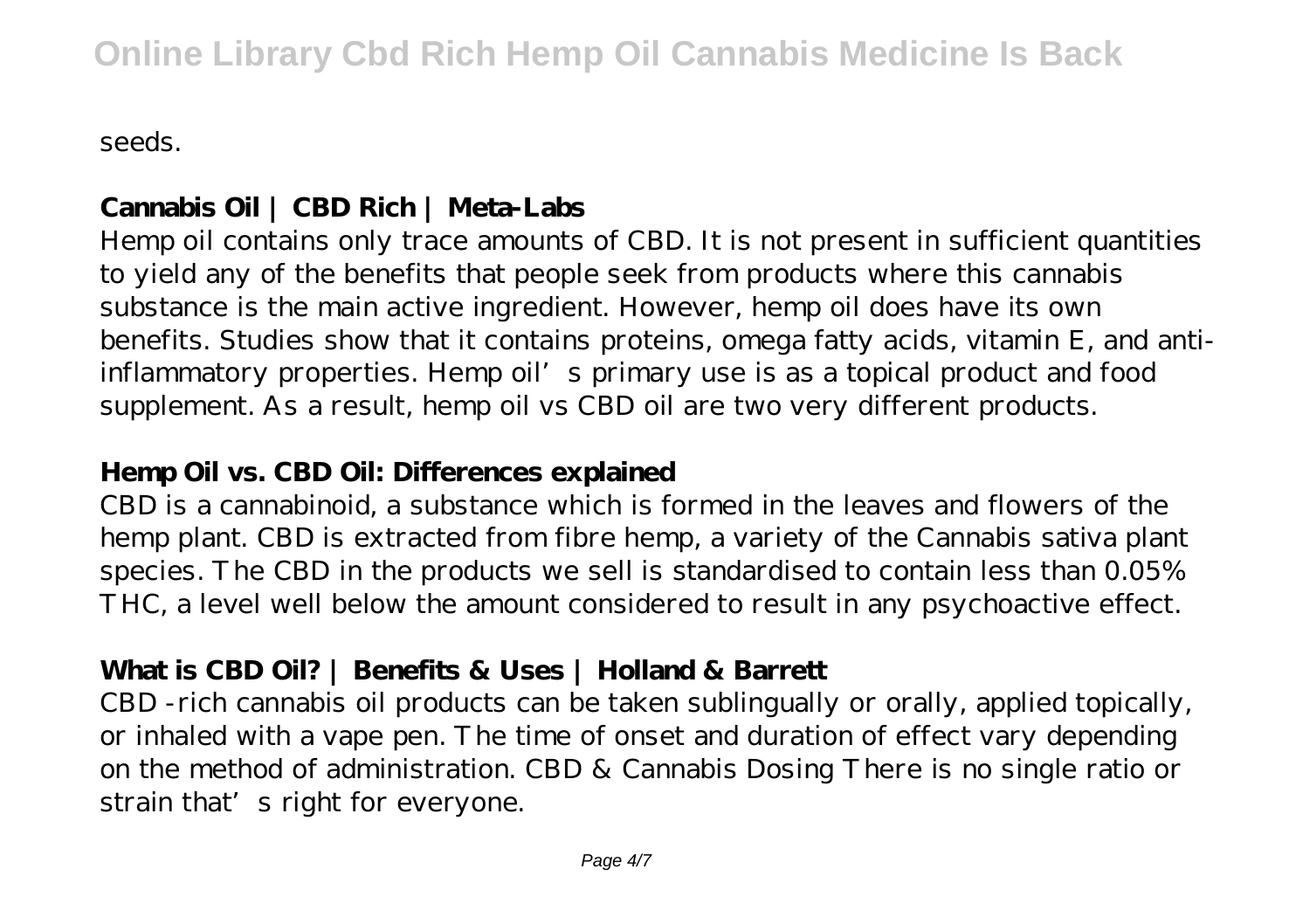## **Beginner's Guide - Project CBD: How to Use CBD & Cannabis**

Crude Hemp Oil. The hemp oil is taken from the plant through various methods. Some use pressurized C02 or other solvent extraction that utilizes ethanol or hydrocarbon. It has all of the cannabinoids, terpenes, and flavonoids that are naturally part of the plant. This includes THC in very low amounts. The hemp oil is purified further to remove the natural plant compounds like waxes and chlorophyll.

#### **CBD Hemp Price Per Pound & CBD Oil Prices ... - Cannabis Stack**

The health benefits of cannabidiol (CBD) from natural hemp oil is this book's primary focus. It explores the similarities, differences, uses and benefits of hemp, cannabis and medical marijuana along with the interplay of THC and CBD. Their 480 other components are also discussed, such as terpenoids, flavonoids, enzymes, vitamins, etc.

## **CBD-Rich Hemp Oil: Cannabis Medicine is Back ...**

Premium Quality CBD Oil. Full Spectrum 1000mg CBD oil, made with 100% natural cannabidiol oil, CBD (cannabidiol) is an active substance found in hemp oil. It is perfectly legal and safe to use, our oral drops has no side effects and is not addictive.

# **Full Spectrum 1000mg CBD Oil - Royal Cannabis CBD**

The addictive and sometimes harmful nature of pharmaceuticals designed to alleviate these conditions has led many people to seek out natural alternatives such as CBD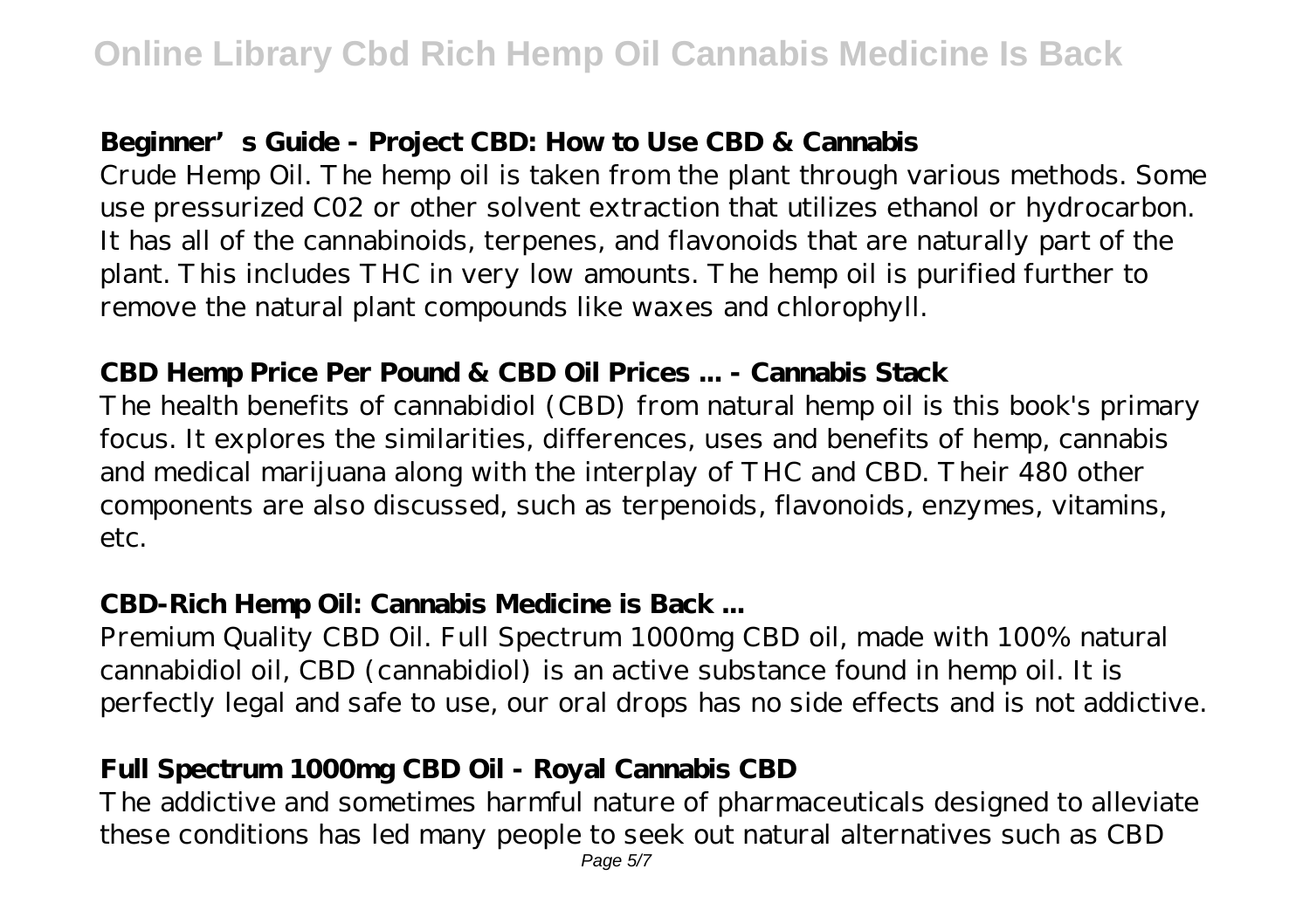hemp oil/cannabis oil for managing depression. CBD oil is one such alternative, with many treatment studies showing that a moderate dose of CBD oil via a dropper was effective in producing calming effects comparable to antidepressants. Serotonin – the chemical responsible for keeping your mood up – is affected by the bonding ...

#### **CBD Oil: Benefits, Uses, Side Effects & UK Laws - Reader's ...**

Forget the other cannabis books and CBD books on the market, The Secret Healer teaches you to use cannabis medicines on a whole new level. Feel the magic crackle in your own hands as you learn to heal in ways you could never have dreamed were possible.

#### **Cannabis - CBD rich hemp oil**

In the botanical world, there are, broadly speaking, two kinds of cannabis – hemp plants and drug plants. Hemp plants include plants grown for fiber and plants grown for seed oil. Drug plants include intoxicating THC -rich plants and non-intoxicating CBD -rich plants. The main difference between hemp plants and drug plants is resin content.

## **Cannabis Oil vs. Hemp Oil - Project CBD**

Pure Relief's full-spectrum oil is a combination of hemp-derived CBD and a blend of additional compounds extracted from organic hemp. These natural hemp compounds are proven to enhance the overall effects of CBD, making our 500mg oil a potent CBD